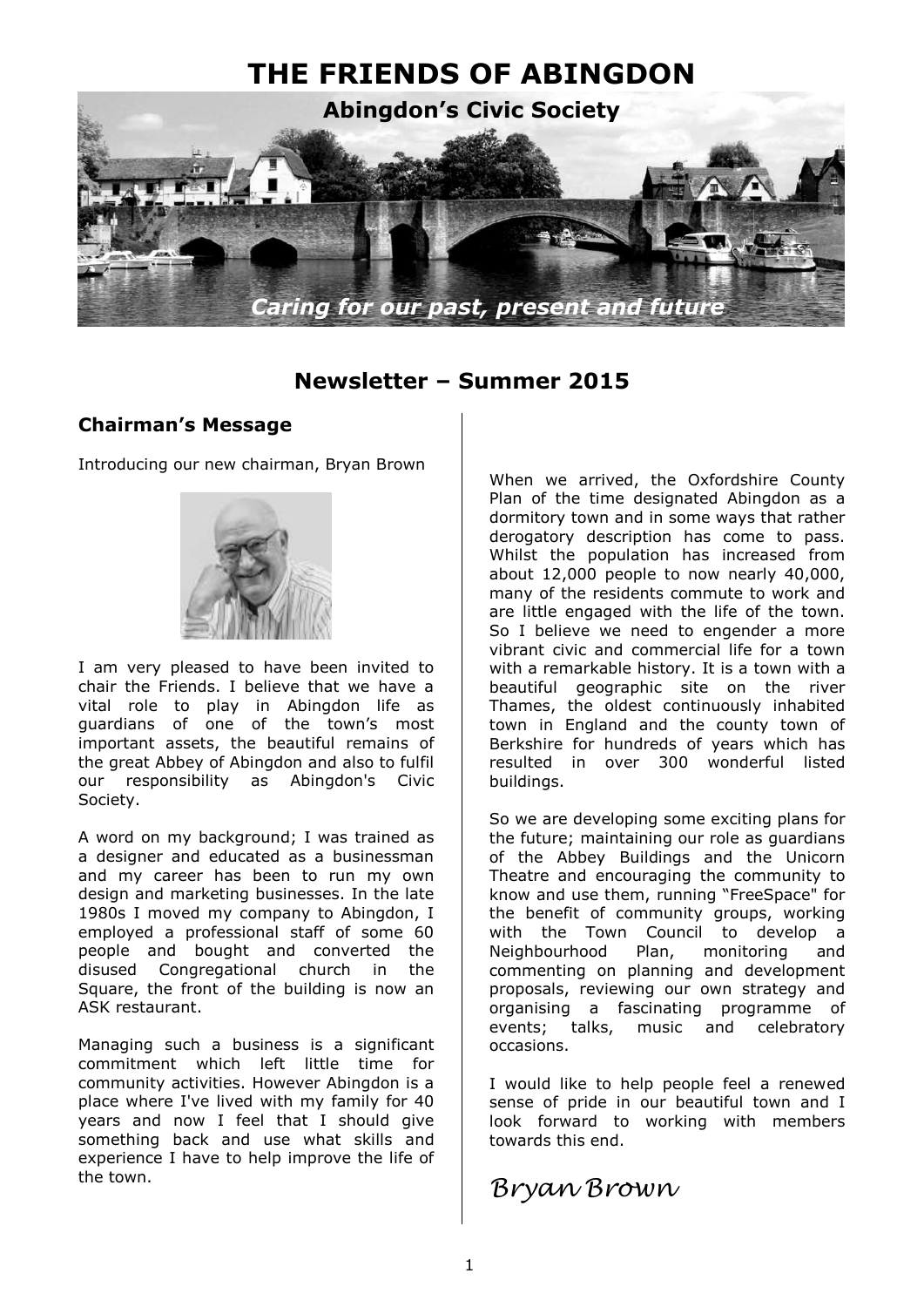## **Celebrating 150 years of Albert Park**



The Albert Park Residents' Association has compiled a fascinating anthology of articles, photographs and illustrations to celebrate the Park from its origins to today. The articles cover the history of the park and its surrounding buildings, its landscape, flora and fauna and the social history of the area. There are contributions from over 30 people of all ages, including pupils of Carswell Primary School. The book was published in June and the original print run sold out but more have been printed: if you would like a copy and can't find one in a local bookshop, please email [albertparkra@gmail.com.](mailto:albertparkra@gmail.com) All proceeds will go towards improvement of the Park, by arrangement with Christ's Hospital of Abingdon, the charity which owns it.

\*\*\*\*\*\*\*\*\*\*\*\*\*\*\*\*\*\*\*\*\*\*\*\*\*\*\*\*\*\*\*\*\*\*

## **AGM and farewells**

At a well-attended AGM on 3 June, we said goodbye to several long-standing Council members: between them they have given well over 100 years' service to the Friends.

Michael Matthews had been on the Council since 1986 and Chairman since 2009. As a member of one of Abingdon's longstanding families, Freeman of the Town, former Mayor and Master of Christ's Hospital he has a wealth of knowledge and an excellent network of contacts, which have been extremely valuable to the Friends. Fortunately he is still around so we can pick his brains and access his amazing stock of historical documents and memorabilia.

John Burren joined the Council in 1984 and over the following years took a leading role in the installation and maintenance of all the electrical works in the Buildings – and especially the Theatre. More recently he was responsible for the installation of lighting under the Chequer steps which makes an enormous difference at evening events. In 2006 he was "persuaded" also to take on the important role of Treasurer and we owe him a great debt of thanks for all his dedicated work in both roles.

Pauline Burren first became involved with the Friends in 1980 when she started to run Craft Fairs for us. She continued to do this for nearly 30 years, bringing in a total of over £300,000 for our funds. As if this wasn't enough, she also took on the roles of Membership Secretary and Events organizer – her outings and social events were always popular. Three years ago she introduced the concept of an annual "Founders Lunch" in May so it was fitting that this year's was the last event she organized for us. She will be a hard act to follow!

Sylvia Bird joined the Council in 1993 and has served as Secretary, Newsletter Editor and, since 2009 Vice-chairman. She provided invaluable support to the Curator and the other officers and could always be depended on to help out on rotas for craft fairs and other events.

Our grateful thanks go to all four – we hope they will enjoy their "retirement" and that we will see them at future Friends events.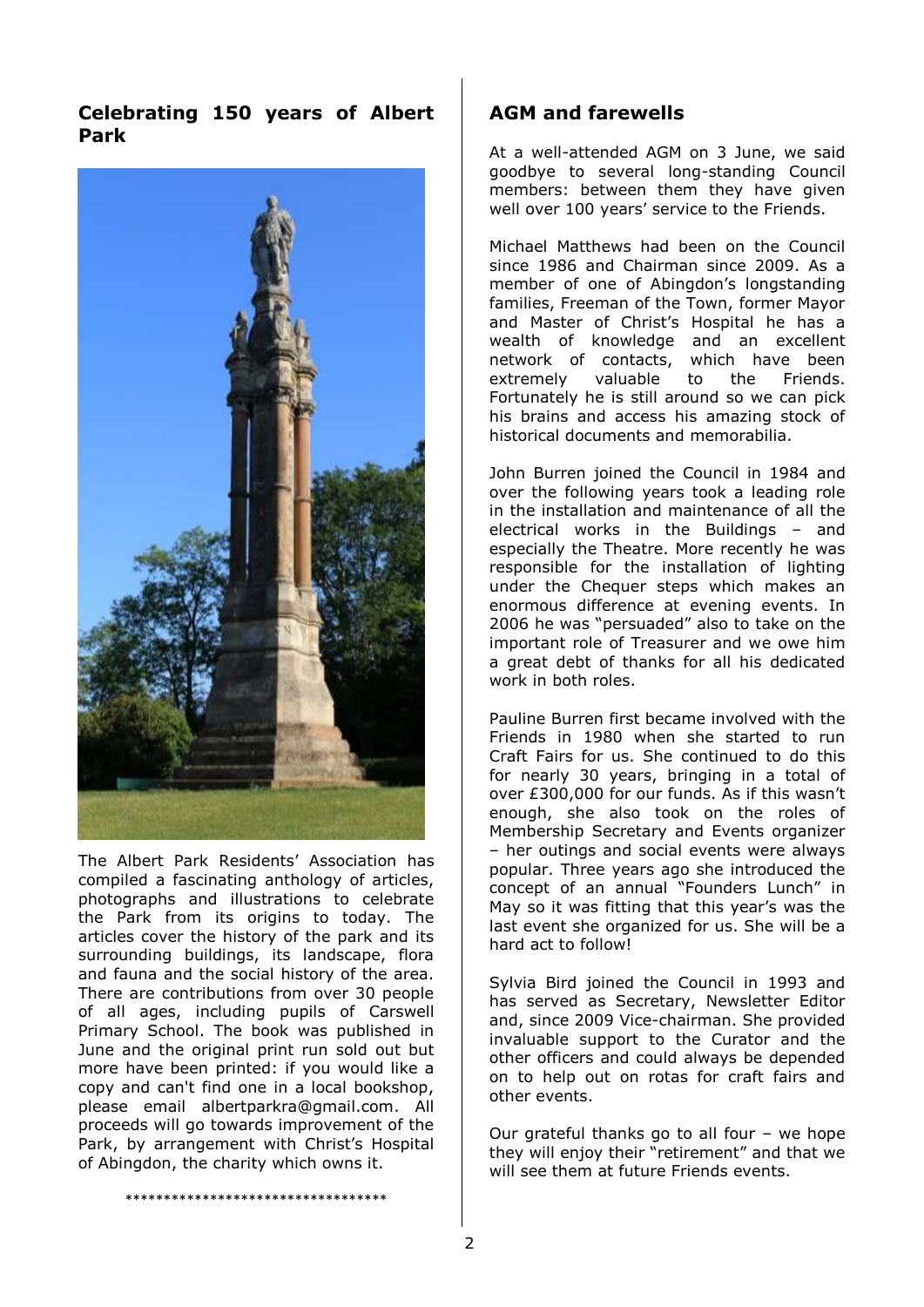As you will see from elsewhere in this newsletter, the AGM appointed Bryan Brown as our new Chairman and three other new Trustees, Rosemary Allan, Richard Charles and Kevin Senior. Bruce Hunt, who was already on the Council, was appointed as Treasurer. The post of Vice-Chairman remains vacant. The meeting also appointed a second Honorary Vice-president, Mrs Felicity Dick who is Deputy Lord-Lieutenant for Oxfordshire, with specific responsibility for Abingdon. The new Council is already hard at work and we will report on their plans for the future in the next newsletter.

## \*\*\*\*\*\*\*\*\*\*\*\*\*\*\*\*\*\*\*\*\*\*\*\*\*\*\*\*\*\*\*\*\*\*

## **The New Mousehole Café**

If you have not tried the new Mousehole Café in the basement of the County Hall you really should. It is run by the Museum assisted by a team of volunteers.

If you are old enough to remember the 'old Mousehole' it is very different, so don't expect a juke box and noisy teenagers (only we weren't called teenagers then). It is a lovely quiet place to relax and have coffee/tea/hot chocolate etc, and a sandwich or piece of cake all freshly made and delicious as well as being reasonably priced. The new winter menu will include a range of lunchtime specials.

If you have a problem with the stairs (after all they are very old), there is a lift at the side of the County Hall and the only place it goes to is the café. While you are down there you might also like to see the old gas engines and pumping equipment, now more than 100 years old, which used to boost the pressure of the town's fresh water supply.

#### \*\*\*\*\*\*\*\*\*\*\*\*\*\*\*\*\*\*\*\*\*\*\*\*\*\*\*\*\*\*\*\*\*\*

## **Bank Holiday Walks 2015**

The fine weather we hoped for arrived for this year's May Bank Holiday. It was a little cold for swimming outdoors but ideal for walking. There were four walks in the morning: *1556 Boundary Walk, Wilts & Berks Canal, Abingdon Abbey, St Helen's Almshouses* and three in the afternoon: *Radley Lakes, The Ock Valley, Abingdon Abbey*.

Many thanks to members of The Guild of Town Criers, Wilts and Berks Canal Trust, Friends of Radley Lakes, Abingdon Green Gym, Abingdon & District Twin Towns Society, Abingdon Area Archaeological and Historical Society, and our own members who gave their time to leading the walks. They were all very much appreciated by the 114 walkers who took part.



Amongst the walkers were people from as far afield as Washington, New York, Australia and Sweden; some from places nearer home such as Newbury, Aldershot and local villages, and 88 from Abingdon itself.

This event could not have happened without the help and cooperation of our friends who turned up trumps, kept the Abbey Buildings open from 10:30 to 4:30 with teas and cakes for visitors, put up our stall in the Market Place and booked in walkers. So a huge "thank you" to them all for making this a successful day. Thanks to Alastair Fear for four of the

\*\*\*\*\*\*\*\*\*\*\*\*\*\*\*\*\*\*\*\*\*\*\*\*\*\*\*\*\*\*\*\*\*\*

*Pat Bryden* 

photographs.

# **Neighbourhood Plan**

We are at last seeing interest from some Town Councillors in the possibility of a Neighbourhood Plan (NP): if one was in place it would enable the Town Council to access a much higher proportion of the Community Infrastructure Levy, which will become available if the planned housing developments to the north of the town go ahead. Also, while a Neighbourhood Plan cannot conflict with the Local Plan (LP), it would enable the Town to establish some criteria for the implementation of the LP (e.g. protection for certain areas) and it could provide the basis for specific improvement projects (e,g. the riverside, public spaces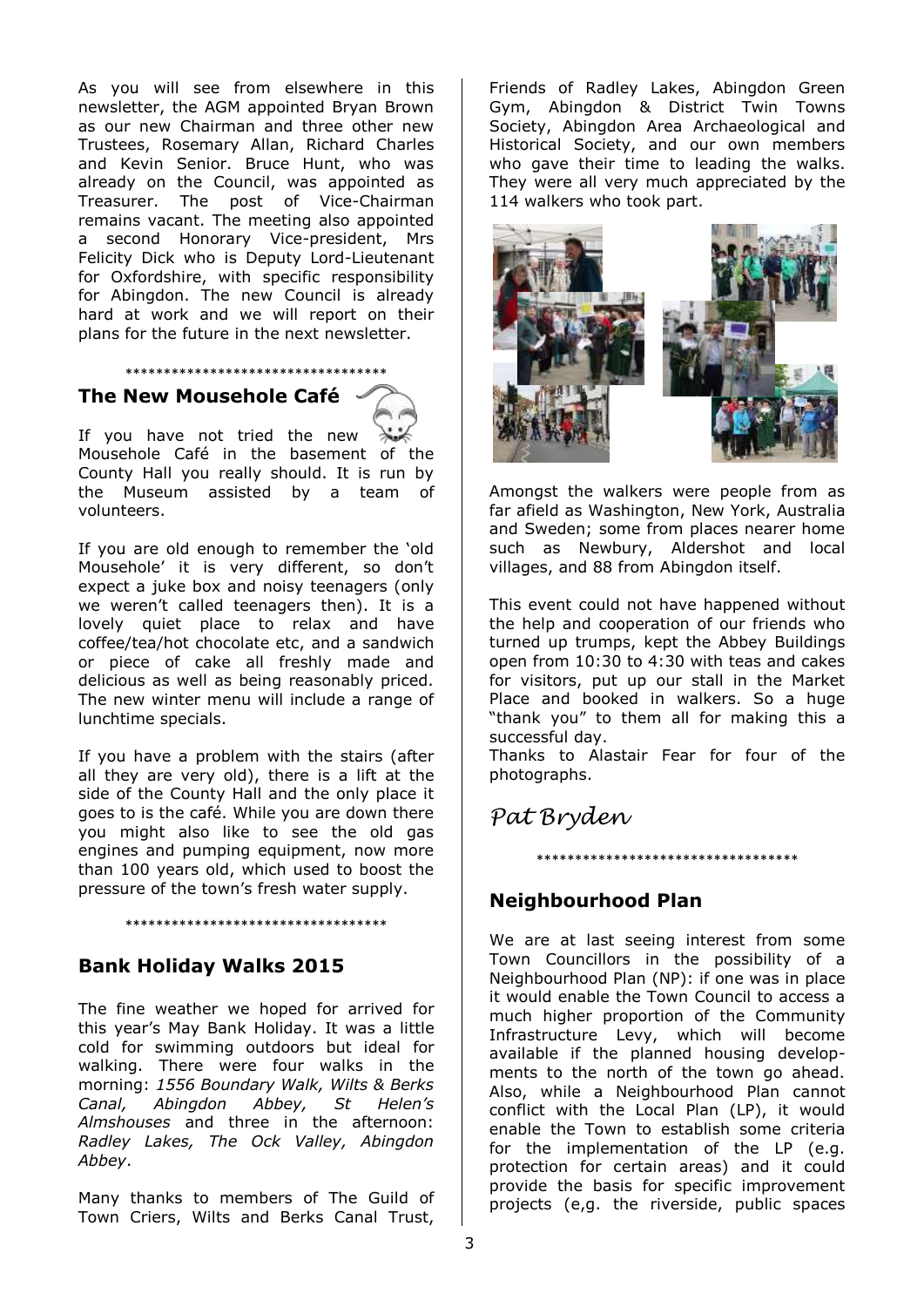and facilities, walking/cycle routes etc). Drawing up a NP requires a high level of community engagement so we are hoping that lots of our members will get involved. Please get in touch if you would be interested in this. This is a great opportunity for Abingdon people to have a say in how they want the town to develop in the future.

#### \*\*\*\*\*\*\*\*\*\*\*\*\*\*\*\*\*\*\*\*\*\*\*\*\*\*\*\*\*\*\*\*\*\*

## **Other Civic matters**

#### **Guildhall**

The Town Council announced in June that they have shelved their ambitious plans for the Guildhall redevelopment and are "rescoping" the project on a simpler basis. The reasons given were partly cost and partly a view that the previous plans were moving too far towards a commercial operation and away from the provision of a community facility. A new working group has been set up to bring forward proposals which will include installing cinema projection facilities and retractable seating in the Abbey Hall and creating a ground-level entrance to it; improved access throughout the building; kitchen improvements and the installation of wi-fi and hearing loops throughout the building. No timescale has been announced, but the Friends have written to the Town Council, expressing disappointment at the further delay and asking to be consulted on the proposals as they emerge.

#### **Old Abbey House**

The sale process was re-started in June. In accordance with the procedure for an "Asset of Community Value", a 6 - week period was allowed in which community groups could express an interest in buying it. The Friends did not feel that we had the resources to

make or lead a bid and no other groups have come forward so it has now been put on the open market. We are hopeful that it will be sold for a purpose which will have at least some community benefit and allow some degree of access – as opposed to a residential development - and will be keeping a watching brief. We are particularly determined to retain public access to the garden.

#### **Upper Reaches**

This has been the subject of much speculation and rumour since its closure in June. We have discovered that the land is owned by the Vale of White Horse District Council, but is on a long lease to a hotel chain. We are concerned that once again,

one of the town's "gateway" sites is unattractive in the short term, and possibly at risk of inappropriate development in the longer term, and have lobbied the Vale to seek assurances that nothing will be done which will prejudice this important riverside site. Their initial response was broadly supportive of our concerns but they too were still trying to establish the situation so we will look for an update shortly.

#### **Eyesores**

It is eight months since Orchard Developments (aka Cranbourne Homes) received planning permission for the redevelopment of 65 Oxford Road and it is still an empty plot covered in weeds and grass with an unsightly wire fence along the pavement side, not to mention the attractive portaloo. Friends of Abingdon have contacted Councillor Helen Pighills (the Vale DC ward councillor), asking her to request that the Vale Planning Department tell the site developers to tidy up the site (they cannot force them to start building). Unfortunately, the reply from the planning officer was that they couldn't force the developers to do anything, so it looks as if we are stuck with this eyesore until Cranbourne decide either to develop the site or sell it.

Another site which could go the same way is 55-59 Stert Street and Abbey Court, which received planning permission for redevelopment last December. So far, there is no evidence of anything being done, and the existing buildings are becoming increasingly shabby – another eyesore in the Conservation Area.

\*\*\*\*\*\*\*\*\*\*\*\*\*\*\*\*\*\*\*\*\*\*\*\*\*\*\*\*\*\*

## **Community FreeSpace**

For the last few years, the Friends of Abingdon have worked with the Choose Abingdon partnership to run the "Community Shop" in Bury Street. Choose Abingdon is now winding up, so the Friends have taken on full responsibility for it. We see this as a great opportunity not just to help promote the wide range of activities in the town, but also to increase awareness of the Friends and the Abbey Buildings.

The first step has been to re-name it "Community FreeSpace" – the word "shop" caused confusion as we are not actually allowed to use it to sell anything! The space is available free of charge to local community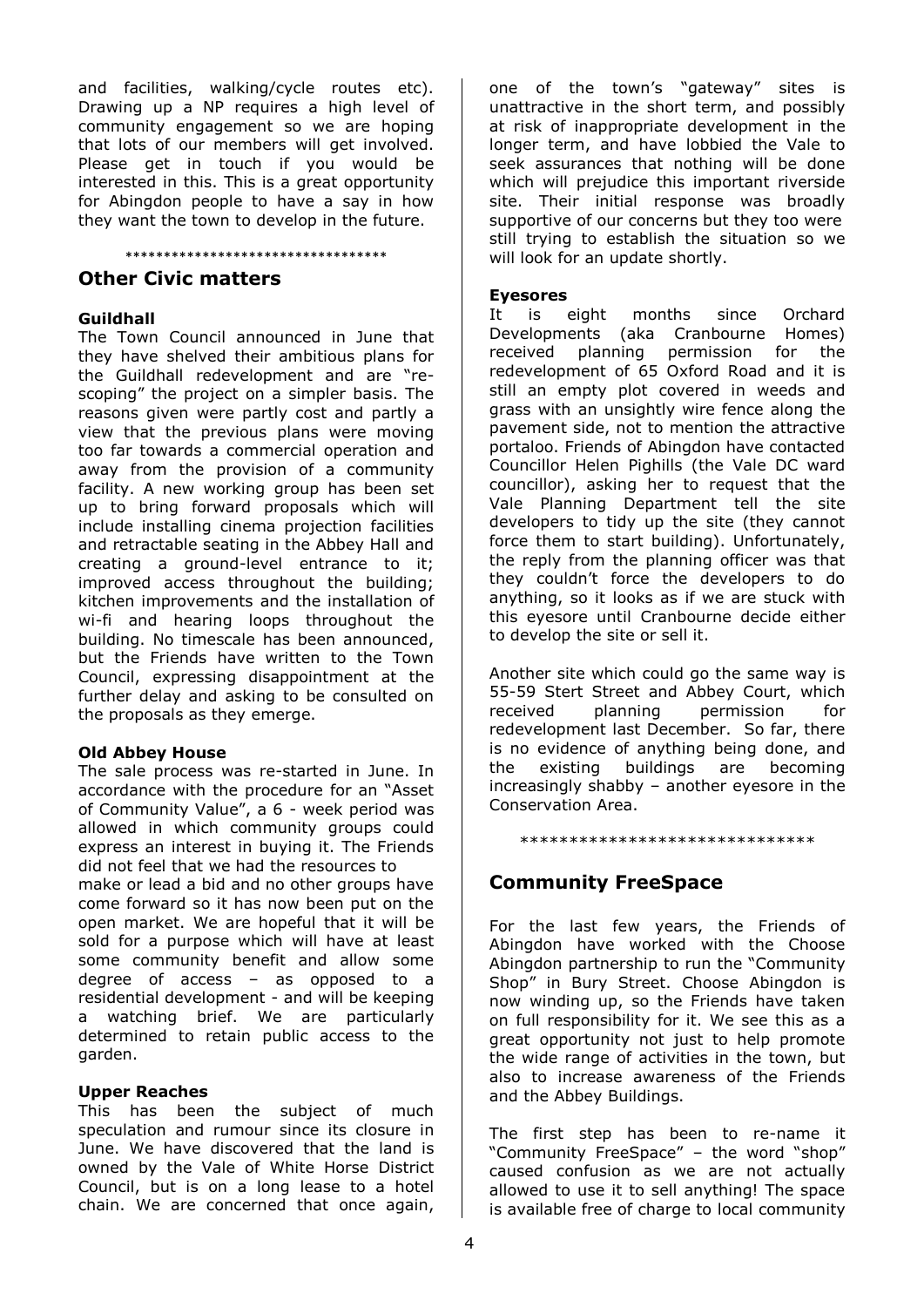groups, charities and not-for-profit organisations for periods of up to two weeks for small-scale activities such as raising membership awareness, displays, meetings and small celebrations. There is no charge for community groups and small local charities; larger charities and not-for-profit organisations are invited to make a donation towards running costs.

Autumn exhibitions in FreeSpace will include:

- Victorian Abingdon: 5–12 September
- Fitzharrys School Art: 16–19 September
- Carbon Cutters: 21 September 3 Oct
- Oxon & Bucks Woodcarvers: 12–16 Oct
- Abingdon Flower Club: 17 24 October
- Abingdon Wargames Club: 31 October
- Didcot&District Woodturners: 16–21 Nov.
- "GO Active" drop-ins: 26 Oct and 30 Nov

If you would like to find out more, we are holding an Open Evening on Thursday 17 September – see p.8

\*\*\*\*\*\*\*\*\*\*\*\*\*\*\*\*\*\*\*\*\*\*\*\*\*\*\*\*\*\*\*\*\*\*

## **The Abbey Buildings**

The major projects mentioned in the last newsletter are now complete: the Long Gallery roof is restored to a sound condition, the Chimney has been cleared of its unwanted foliage (and various other minor repairs done, while the scaffolding was in place) and the refurbished toilets are generally seen as a great improvement. The riverside gardens have also been looking beautiful in recent weeks, thanks to the efforts of Jenny Berrell and her helpers.

Following a comprehensive electrical assessment earlier this year, we have a considerable package of work to undertake throughout the buildings, which will make further demands on our resources. This work will be done during the winter so as to minimise disruption to users.

For the longer-term we are considering further projects to make the Buildings more user-friendly, while of course respecting their heritage and abiding by the constraints of Historic England. While our aim is to cover our normal running costs by income from our activities, we will probably have to seek external funding for any major projects, eg from grants or legacies – both of which were important sources for the Friends in their early years.

## **Links with Oxford**

We are well aware that many people in Oxford have no idea how much Abingdon has to offer in terms of heritage and attractive sights, so are keen to establish closer links with like-minded societies and organisations there. We have therefore been delighted to host two recent groups of visitors from "up the road".

In August we met several senior members of St. Edmund Hall and David Clark gave them a detailed guided tour of the buildings. They were very impressed and we plan a return visit shortly. We are considering with them whether we can run any joint activities to build on our shared links to St. Edmund. This month we hosted the first of two groups from our neighbours, the Oxford Civic Society. They enjoyed a talk, tour of the buildings and coffee, before heading off on a walking tour round the rest of the town's medieval sites. They too were surprised and impressed so we encouraged them to return for a longer visit - perhaps at Heritage Weekend.

\*\*\*\*\*\*\*\*\*\*\*\*\*\*\*\*\*\*\*\*\*\*\*\*\*\*\*\*\*\*\*\*\*\*

## **Painted Ceiling in St Helen's Church**

Our speaker after this year's AGM was Michael Liversidge, grandson of our first Vice-Chairman and himself an eminent art historian. He first became interested in the painted ceiling of Our Lady's Chapel in his early teens and at the age of 18 wrote a guidebook to it. He was also involved in major restoration work done on the ceiling in the 1990s.

He told us that the construction, joinery, tracery and delicacy of the ceiling is genuinely unique in Europe - most other such work was destroyed in the Reformation or other conflicts, whereas in this case 37 of the original 52 panels remain. Some of the remainder fell foul of "restoration" work in Victorian times.

There is a Latin inscription on the ceiling, crediting those who planned and paid for it and this enables it to be dated to the late 14th century. Much is known about the craftsmen working in this area at that time as William of Wykeham was having a lot of work done both at New College Oxford and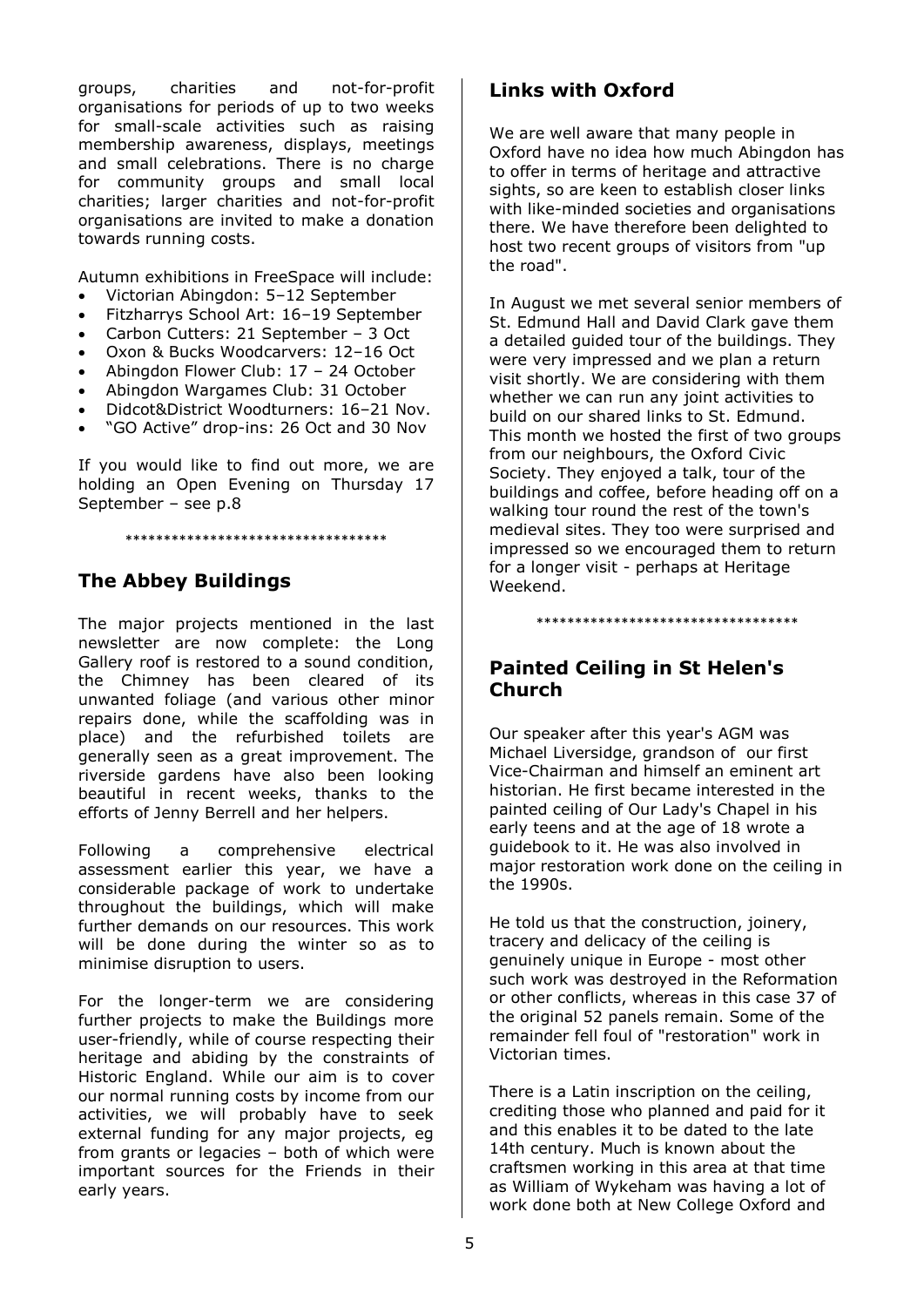at Winchester College. Recent research indicates that the master carpenter was Hugh Herland, who also did work for Edward III and Richard II, including the roof of Westminster Hall; the painting was probably done by craftsmen from the workshop of Thomas Glazier, who is best known for his painting on glass.

The Chapel and its ceiling provided a useful source of income for St Helen's as Pope Boniface IX granted much sought-after "indulgences" (remissions of time spent in purgatory) to penitents giving alms there. We are very grateful to Michael for his fascinating talk and hope to welcome him back for a future talk on another aspect of Abingdon's rich art history.

\*\*\*\*\*\*\*\*\*\*\*\*\*\*\*\*\*\*\*\*\*\*\*\*\*\*\*\*\*\*\*\*\*\*

## **Events**

## **Friends of Abingdon Events**

*Victorian Abingdon Photographic Exhibition:*  Community FreeSpace, Bury Street. Saturday 5 and Monday 7 – Saturday 12 September.

*Talks in St Nicolas Church: Victorian Abingdon in Pictures:* by Ruth Weinberg 12.30 Thursday 10 September *Albert Park: the Development of a Victorian Suburb* by Jackie Smith 19.30 Friday 11 September.

*Heritage Open Days and Walks:* 12-13 September. Full details in enclosed leaflet or at<http://www.abingdonheritage.co.uk/>

*Community FreeSpace Open Evening* Thursday 17 September 17.30 – 20.30

*Craft Fair*: Thursday 15 – Sunday 18 and Thursday 22 – Sunday 25 October. 10.00 – 17.00 (16.00 Sundays), Abbey Buildings. *Reduced price entry on production of FoA membership card.*

## **Unicorn Theatre events**

For more details, tickets etc. please contact the organisers or see the Unicorn website: [www.abingdonabbeyunicorntheatre.org.uk/](http://www.abingdonabbeyunicorntheatre.org.uk/)

*Witness for the Prosecution* by Agatha Christie. Presented by Breakaleg Productions Wednesday 9 - Saturday 12 September.

*Another Man's Eden* by Tony Green. Presented by Abingdon Drama Club Wednesday 23 – Saturday 26 September. *Humbug!* by Dan Booth and Stephen Briggs A new musical version of A Christmas Carol. Presented by Studio Theatre Club Wednesday 25 – Saturday 28 November.

#### *Music at the Unicorn*

Concerts approximately once a month – see <http://www.musicattheunicorn.org.uk/>

#### **Other Abingdon-on-Thames events**

*Dragon Boat Festival:* Sunday 6 September from 10.00, Abingdon riverside.

*Splash of Pink Family Fun Day:* Saturday 26 September 10.00 – 15.30, Market Place. Charity event in support of Against Breast Cancer.

*Michaelmas Fair:* Monday 5 – Tuesday 6 October.

#### **County Hall Museum Exhibitions**

*The Thames – Shifting Perspectives*. Saturday 12 September – Sunday 20 December. An exhibition created specially for the museum by HapticArt, a group of stitched textile artists.

*Dyslexia Matters: Opening DAWs.* Saturday 24 October – Sunday 1 November. A display created by The Unicorn School in support of National Dyslexia Awareness Week (DAW)

## **Markets**

*Local Excellence Market*: Saturday 31 **October** *Farmers' Market:* Fridays 18 September, 16 October, 20 November and 18 December.

## **Regular talks**

- The following groups run regular monthly talks on subjects which may be of interest to FoA members. Contact them or see their websites for details.Museum Friends: first Thursday
- Astronomical Society: second Monday
- Abingdon Artists: second Thursday
- ADFAS: third Wednesday (afternoon)
- Naturalists: third Wednesdav
- Twin Towns Society: third Wednesday
- AAAHS: third Thursday

For more details and a wider range of events in Abingdon-on-Thames see the new-look Town Crier magazine, or the events calendar at www.abingdon.gov.uk/events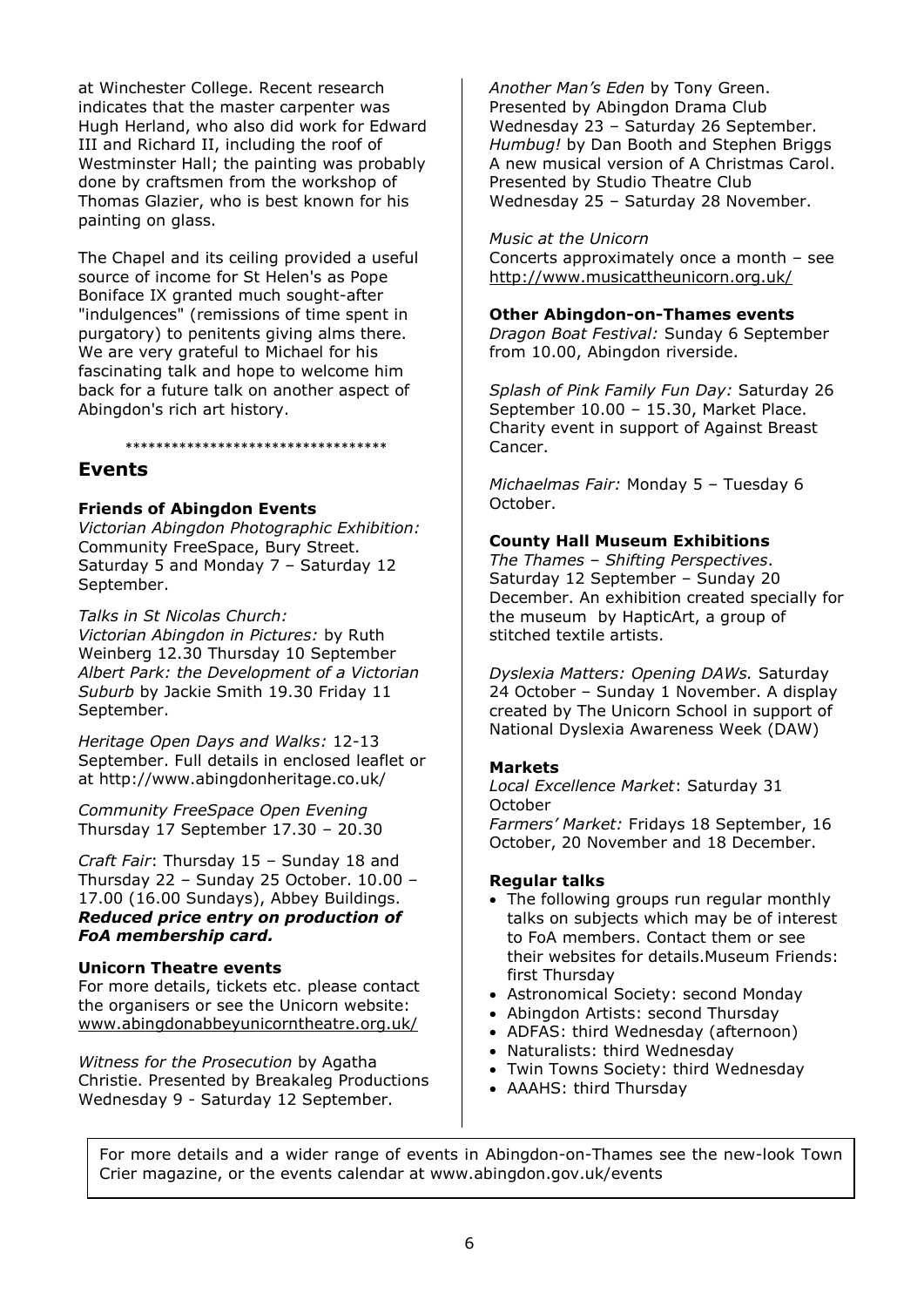## **New Faces**

#### **Rosemary Allan**

Rosemary trained as a ballerina and had a scholarship at the Royal Academy of Dancing. She



performed with international stars at two Gala performances for the Royal Family at Drury Lane and the London Coliseum. Damaging her foot caused her to change careers and whilst considering her options she re-trained as a secretary, rising to become PA to one of the Directors of Constructors John Brown Ltd. She was also the leading dancer for a semi-professional Czechoslovakian Dance Group and a Flamenco Group.

Following the birth of her children, she moved to Abingdon in 1988 and then reentered the work-place, firstly teaching at St. Edmund's School where she ran the Drama Club with fifty pupils. There were no plays for fifty pupils so she wrote 29! She also ran Link Club – a youth group for pupils aged 11 - 13 and was a Eucharistic Minister for some years. She later became Manager and then Operations Director for a group of residential homes for people with learning disabilities and mental health problems. After gaining an MBA in management, she moved to work for the County Council and also became a Director for a legal advice service, rising to become Chairman. In her retirement she is now a Patient Representative for SWOLF (South West Oxfordshire Locality Forum) as well as being a Trustee for FoA.

#### **Richard Charles**

Richard first moved to Abingdon in 1983 when he joined UKAEA at Culham Laboratory, having previously



worked in the nuclear industry in the North East. As an engineer at AEA, subsequently privatised as AEA Technology plc, his creativity was exercised in the winning and delivering of a succession of technically challenging projects from directed energy to communication satellites to railways where the (almost) impossible became the norm. In 1991 he turned down a trip on the US Space Shuttle as mission specialist as the promised new kitchen at the Clifton Drive family home was unfinished!

AEA Technology's acquisition of BR Research in 1997 took Richard and wife away (from completed kitchen) to Derbyshire, but on his retirement from full time work they returned happily to Abingdon in 2013 and live in Fitzharrys Road at the back of the old house (and with an even better kitchen!). Richard still does engineering consultancy work for Balfour Beatty Rail.

A professional engineer, Richard also has always had a wider interest in architecture and structures, and in aesthetics and industrial design. He therefore hopes to combine practical help in maintaining and developing the Abbey Buildings with sensitivity to their visual appeal, and take a keen interest in the visual amenity of this beautiful town.

| Contact us by telephone or email           |                                  |              |                                     |
|--------------------------------------------|----------------------------------|--------------|-------------------------------------|
| Chairman                                   | <b>Bryan Brown</b>               | 07768811195  | chair@friendsofabingdon.org.uk      |
| Secretary                                  | Hester Hand                      | 01235 529044 | secretary@friendsofabingdon.org.uk  |
| Treasurer                                  | <b>Bruce Hunt</b>                | 07549101118  | treasurer@friendsofabingdon.org.uk  |
| <b>Planning Matters</b><br>Schools Liaison | <b>Bobbie Nichols</b>            | 01235 524077 | planning@friendsofabingdon.org.uk   |
| <b>Talks and Events</b>                    | Rosemary Allan                   |              | rosemary.allan@hotmail.co.uk        |
| <b>Newsletter</b>                          | Anne Gould<br><b>Hester Hand</b> | 01235 798103 | newsletter@friendsofabingdon.org.uk |
| Membership                                 | Barbara Beach                    | 01235 888091 | membership@friendsofabingdon.org.uk |
| <b>Abbey Buildings</b>                     | Jenny Berrell                    | 01235 525339 | enquiries@friendsofabingdon.org.uk  |